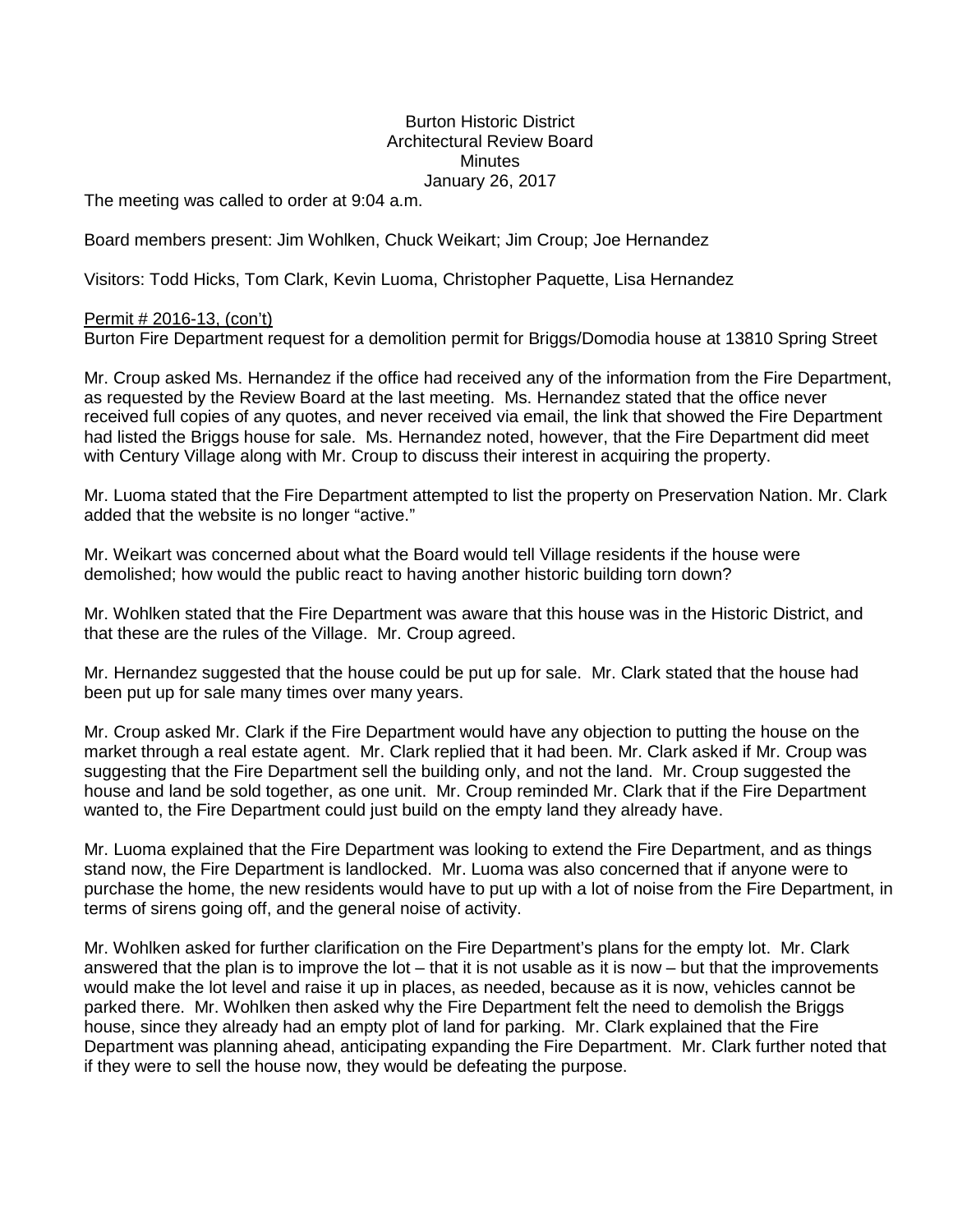Mr. Wohlken asked Mr. Clark if the empty lot next to the Fire Department couldn't be used for growth. Mr. Clark stated that that plot of land wasn't usable at this time. Mr. Croup noted that the Fire Department already has an empty lot to use for parking. Mr. Luoma stated that the Fire Department is trying to look outside the box down the road. Mr. Luoma said that it would cost the Fire Department too much money to heat the home, pay for utilities, and insure it, when, instead, a community center could be built on the site. Mr. Hernandez asked Mr. Luoma if the Fire Department had made a formal proposal to Council for such an endeavor. Mr. Luoma replied that the idea was only shared verbally.

Mr. Wohlken wondered if the Fire Department could rent out the property right now, instead of demolishing it. Mr. Luoma stated that it would put the Fire Department in the unacceptable position of being Landlords instead of Fire Fighters.

Mr. Clark felt that there was no demand for the house, since it had been placed up for sale so many times throughout the years, with very little interest. Mr. Clark further stated that if anyone bought the house, it would only be to get the land, and then those potential buyers would also find themselves in front of the Historic District Review Board, facing the same issue.

Mr. Hernandez asked if the house had been priced too high, previously. Mr. Hicks informed Mr. Hernandez that the home was purchased from a Sheriff's Sale. Mr. Hernandez would like to see the house go up for sale, rather than be demolished. Mr. Croup agreed, and added after walking around the outside of the structure, it could be restored.

Mr. Croup found the idea of demolishing an historic structure just to have an empty lot unpalatable.

Mr. Hicks summed up the previous dialogue by telling the representatives of the Fire Department that the Historic District Architectural Review Board would like to see the house be placed back on the market, by a reputable realtor who would also list the house on the MLS, for an agreed-upon length of time. Mr. Hicks also advised both parties that the house should be listed at a fair price, and all fair offers must be considered. Alternatively, if the Fire Department did not wish to put the house on the market again, they could request that the Historic District Architectural Review Board hold an up and down vote, and then the Fire Department could appeal that decision before Council, if need be.

Mr. Luoma asked if the Fire Department could list the house on Craig's List. Mr. Hicks advised Mr. Luoma had to be listed by a local realtor, and that the Historic District Architectural Review Board must have proof that the home was listed on the MLS, as well.

Mr. Paquette reminded everyone present that the property was zoned as B1, which meant that the bottom level most be used for a business, but the top could be used as residential, and any proposed changes would need to go before the Board of Zoning Appeals.

After concluding a phone call with another Fire Department trustee, Mr. Luoma rejoined the meeting.

The Fire Department agreed to place the home on the market for a period of 4 months, and agreed to provide the Historic District Architectural Review Board with monthly updates on the progress. Mr. Croup clarified that the four-month time frame would begin from the first day of the house being listed with a local realtor.

The Board considered a permit by Cottage II LLC, 13938 E. Center Street, to replace existing siding on the barn located to the rear of the property, and also remove a lean-to that was attached to the barn. Mr.